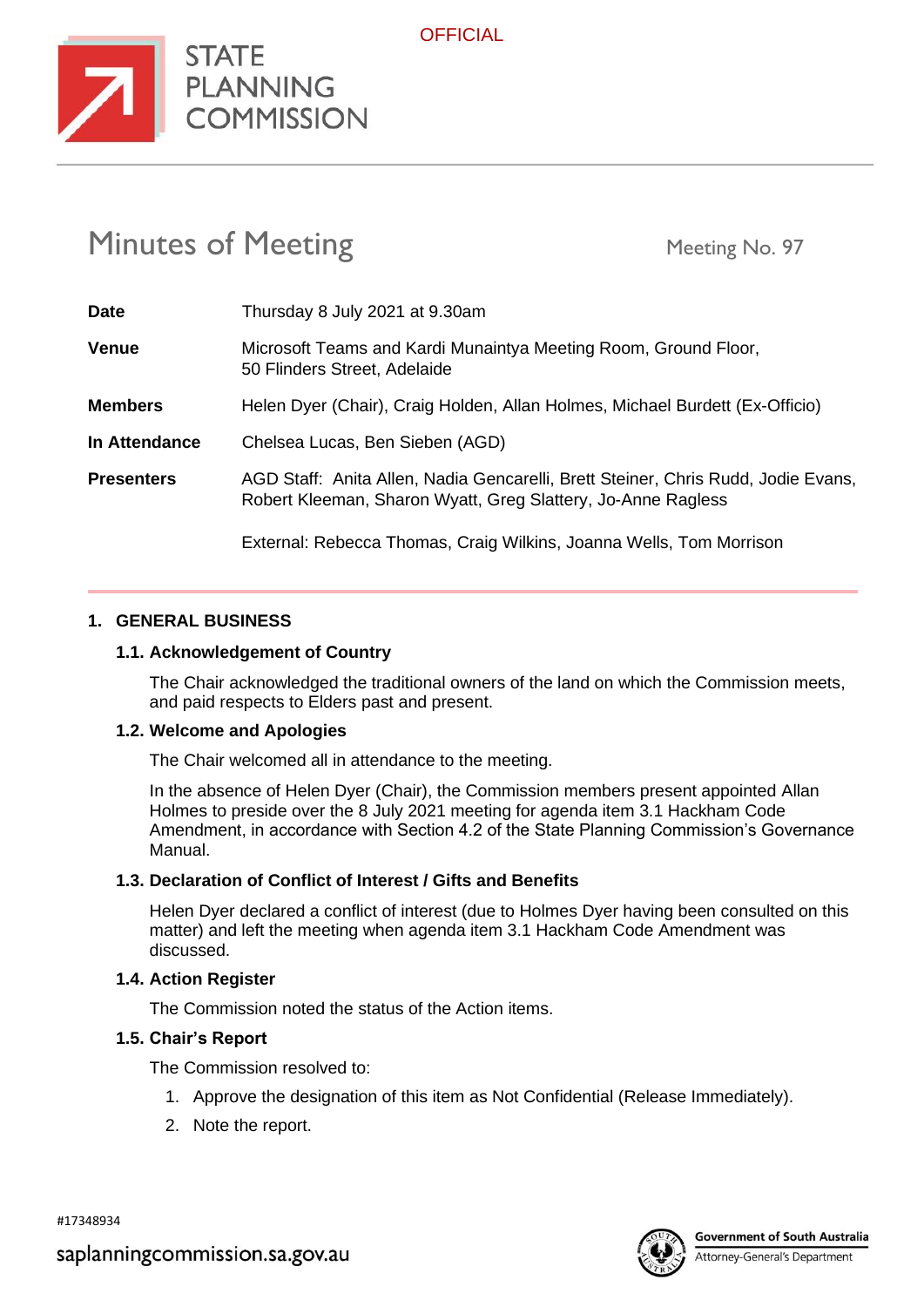#### **1.6. Members Updates**

The Commission noted the Members updates.

## **1.7. SPC Minutes & Confidential Minutes for Adoption – 24 June 2021**

The Commission formally adopted the SPC minutes and confidential minutes of the 24 June 2021 meeting.

## **1.8. SCAP Minutes and Confidential Minutes for Noting – 30 June 2021**

The Commission noted the SCAP minutes and confidential minutes of the 30 June 2021 meeting.

## **1.9. SCAP Update**

This item was considered in confidence, and is included in the SPC Confidential Minutes 8 July 2021.

### **1.10. Building Policy Matters Update**

The Commission resolved to:

- 1. Approve the designation of this item as Not Confidential (Release Immediately) with the update on ABCB 2020-21 component of the report redacted; and
- 2. Note the update on building policy matters.

## **1.11. A Call to Action – Conservation Council Presentation**

The Commission noted the presentation from Craig Wilkins.

# **2. CORRESPONDENCE**

## **2.1. City of Adelaide Lord Mayor**

The Commission noted the correspondence.

## **2.2. Confidential Email Dated 1 July 2021**

The Commission noted the correspondence.

## **2.3. Thaxted Park Golf Club Amendment**

The Commission noted the correspondence.

## **2.4. Performance Indicators Scheme**

The Commission noted the correspondence.

#### **2.5. Mount Compass Golf Course**

The Commission noted the correspondence.

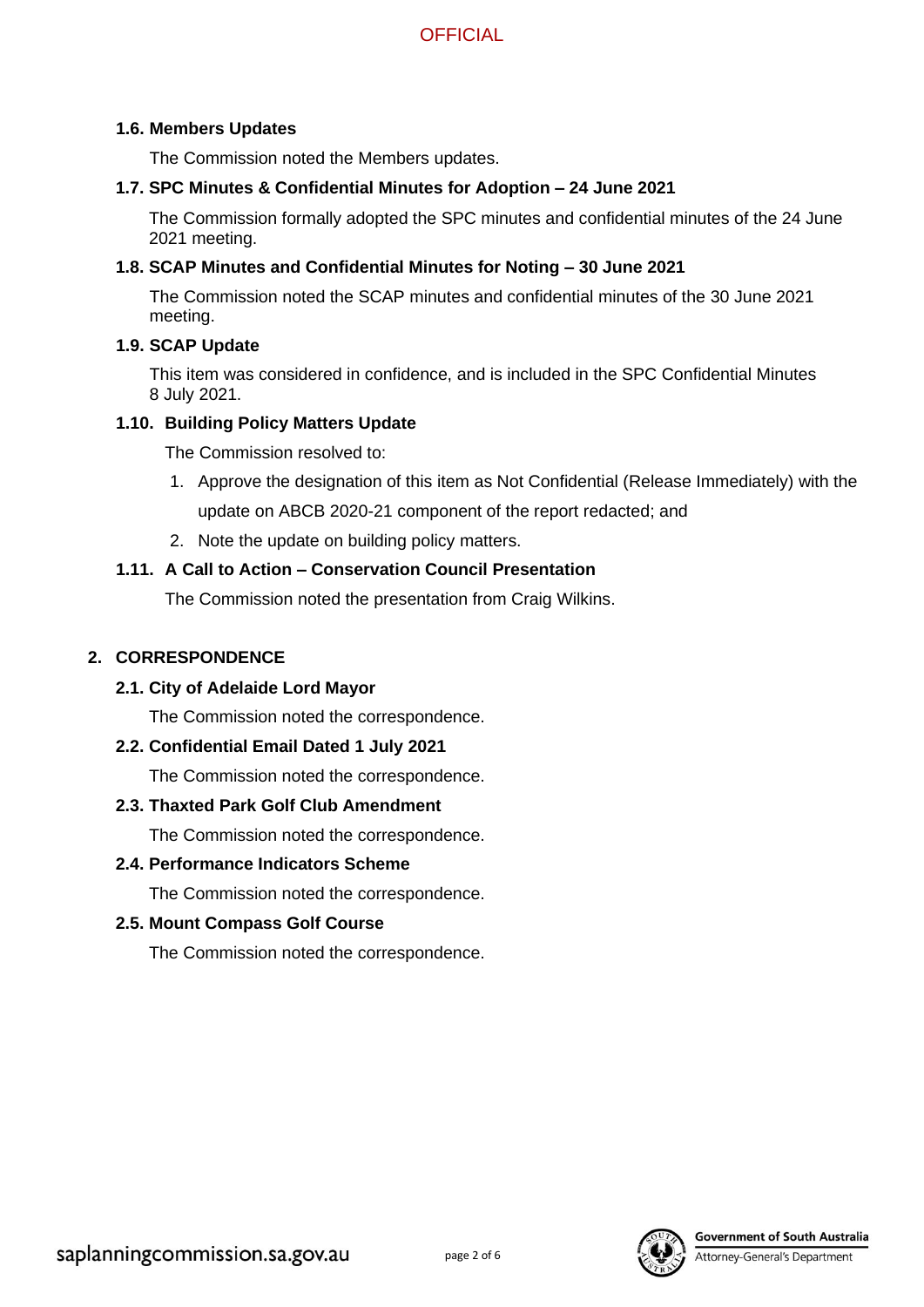# **3. MATTERS FOR ADVICE TO MINISTER**

## **3.1. Hackham Code Amendment**

Brett Steiner, Nadia Gencarelli and Anita Allen addressed the Commission. The Commission resolved to:

- 1. Approve the designation of the item as Not Confidential (Release Delayed), with the meeting papers for the item to be released following final decision by the Minister on initiation of the Code Amendment.
- 2. Advise the Minister for Planning and Local Government (the Minister) that it:
	- a. Recommends the approval of the Proposal to Initiate of the Hackham Code Amendment under section 73(2)(b)(i) of the *Planning, Development and Infrastructure*  Act 2016 (the Act) with no conditions specified; and
	- b. Recommends that the Chief Executive of the Attorney-General's Department be the Designated Entity responsible for undertaking the Code Amendment process.
- 3. Specify that the Designated Entity consults with the following nominated individuals and entities, under section 73(6)(e) of the Act:
	- a. State Members of Parliament for the electorates in which the proposed Code Amendment applies.
- 4. Not specify further investigations or information requirements under section 73(6)(f) of the Act in addition to those outlined in the Proposal to Initiate.
- 5. Recommend that the Minister approve the initiation of the Code Amendment by signing the Proposal to Initiate (Attachment 1) and approval letters with conditions (Attachment 2).
- 6. Approve the advice to the Minister as provided (Attachment 3).
- 7. Authorise the Chair to finalise any minor amendments to the advice and attachments.

## **3.2. KIPT Assessment Report**

Anita Allen, Robert Kleeman and Sharon Wyatt addressed the Commission.

The Commission resolved to:

- 1. Approve the declaration of this item as Not Confidential (Release Delayed), with final documents to be published following final determination of the Major Development by the Minister.
- 2. Approve the Assessment Report at Attachment 1 for the proposed deep water wharf Major Development at Smith Bay, Kangaroo Island under section 46B(9) of the *Development Act 1993* (the Act), and regulation 11(3) of the *Planning, Development and Infrastructure (Transitional Provisions) Regulations 2017* (the Transitional Regulations), subject to changes to the Executive Summary as noted in resolution 3.
- 3. Authorise Allan Holmes to approve changes to the Executive Summary of the Assessment Report as discussed at the meeting, and any other minor or editorial amendments required to finalise the Assessment Report prior to provision to the Minister for Planning and Local Government (the Minister).

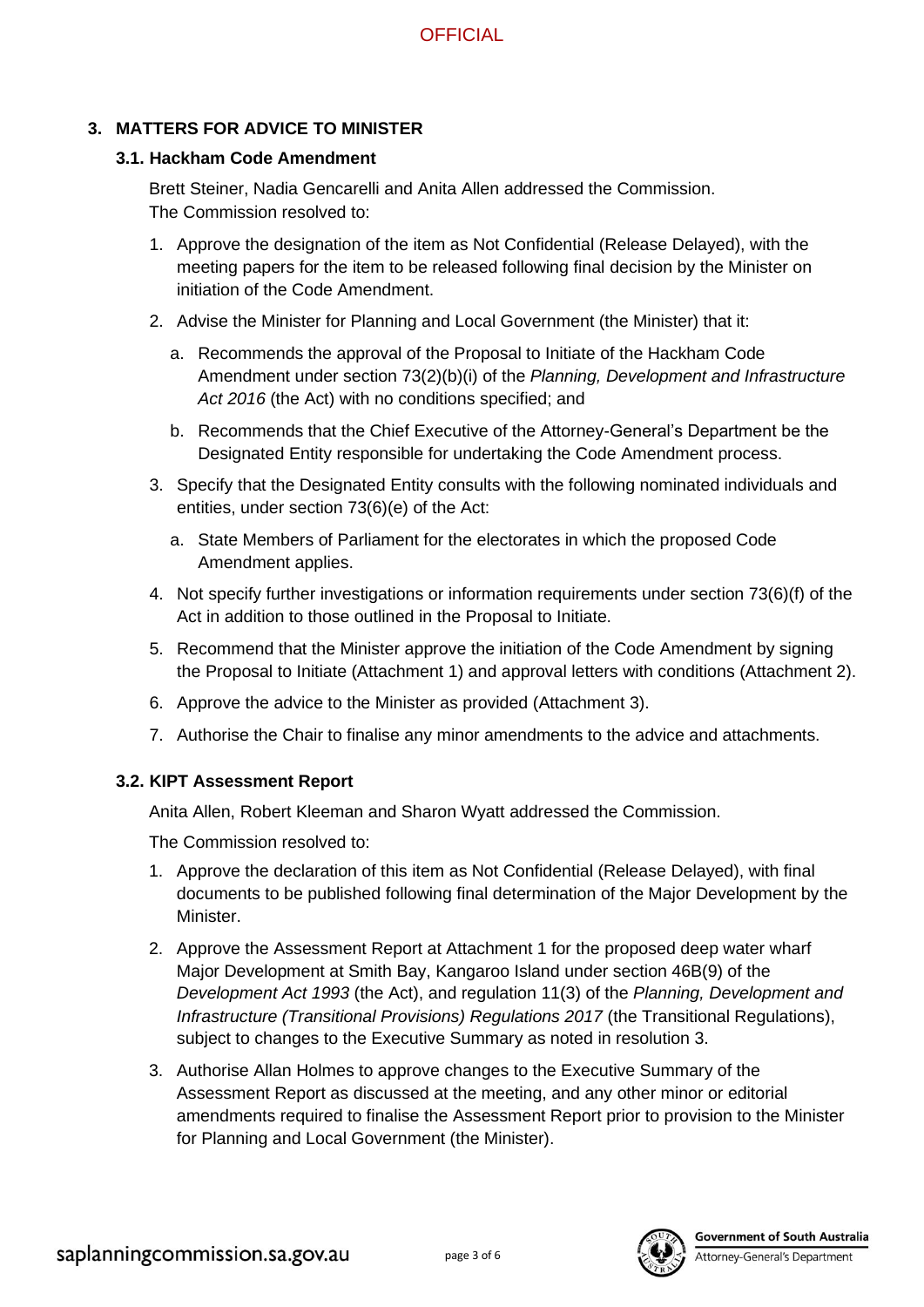# **OFFICIAL**

- 4. Authorise the Department to publish the final Assessment Report as Attachment 1 to this Agenda Report, following approval under resolution 3.
- 5. Authorise the Chair to approve and sign the letter to the Minister at Attachment 2 including any consequential changes to reflect changes to the Executive Summary of the Assessment Report as noted in resolution 3.
- 6. Authorise the Department (on behalf of the Commission) to:
	- a. Notify submitters and give notice by public advertisement of the Assessment Report, in accordance with section 46B(10) of the Act and Regulation 11(3) of the Transitional Regulations;
	- b. Make copies of the Assessment Report available for inspection and purchase, in a place determined by the Department, in accordance with section 46B(11) of the Act and Regulation 11(3) of the Transitional Regulations; and
	- c. Provide copies of the Assessment Report to the Council in accordance with sections 46B(12) of the Act and Regulation 11(3) of the Transitional Regulations.

# **4. MATTERS FOR DECISION**

# **4.1. ERDC Recommendations - Phase Three**

Brett Steiner and Anita Allen addressed the Commission.

The Commission resolved to:

- 1. Approve the designation of this item as Not Confidential (Release Delayed), with the papers for the item to be released following a decision by the Minister.
- 2. Note consultation with the Commission by the Minister for Planning and Local Government (the Minister) under section 74(10) of the of the *Planning, Development and Infrastructure Act 2016* (the Act) regarding the following amendments to the Phase Three (Urban Areas) Code Amendment (Code Amendment) proposed to be made by the Minister under section 74(9)(a) of the Act:
	- a. Remove the need to publicly notify boundary wall development where the boundary wall is within a development site, including shared boundary walls in the case of semidetached, row or terrace housing;
	- b. Amend notification tables to separate classes of development with different criteria that trigger public notification;
	- c. Consider using 'element of development' in Table 5 to clarify that a relevant authority could determine a proposed 'element' to be 'minor in nature' for the purpose of determining if notification of an element is warranted; and
	- d. Replace wording under the sub-heading 'Interpretation' for Table 5 to clarify that an 'element of development' may be excluded from notification.
- 3. Support the Amendments to the Code proposed by the Minister for Planning and Local Government and authorise the Chair to sign the draft response to the Minister as provided in Attachment 1.



**Government of South Australia**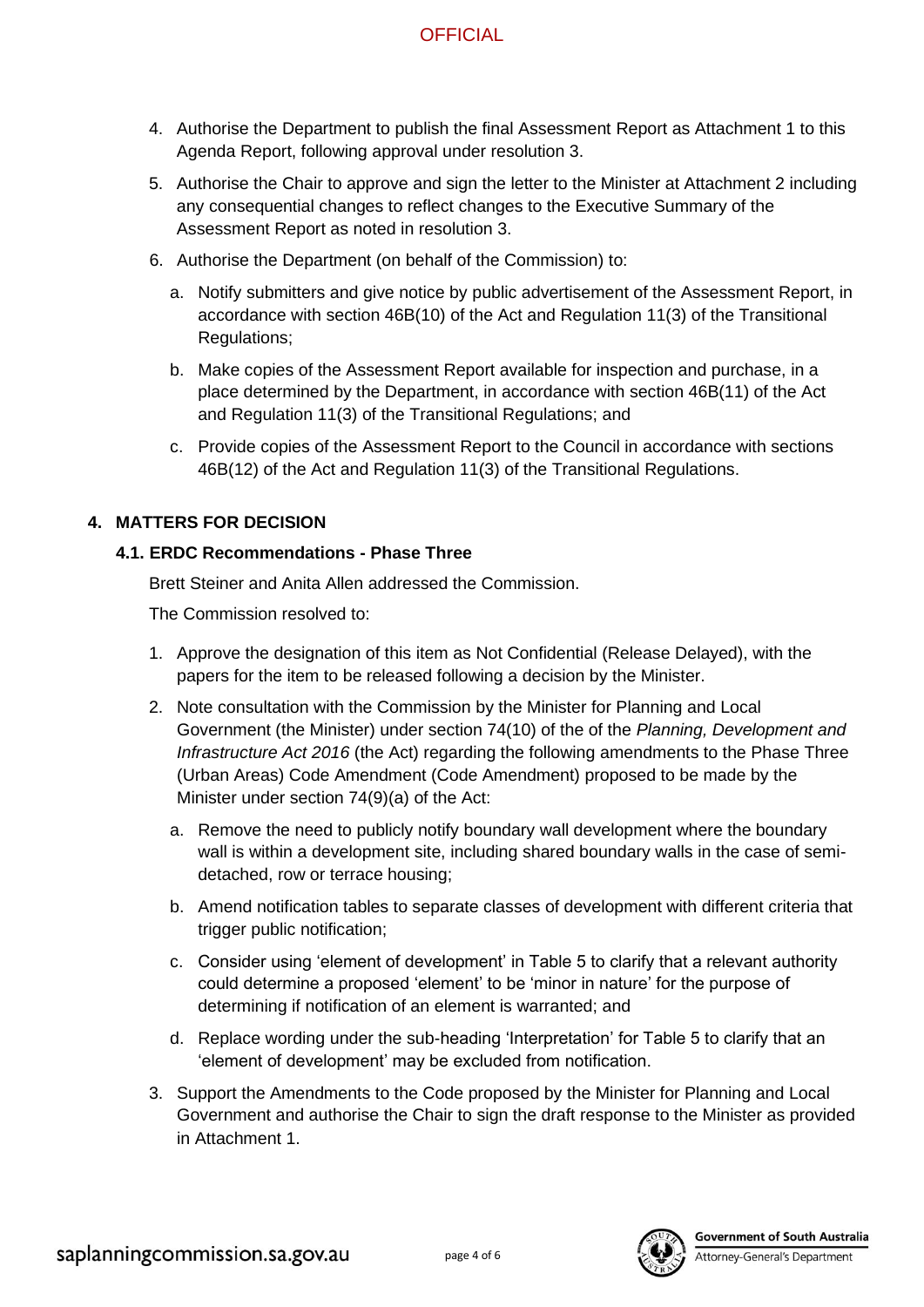## **4.2. 30 Year Plan for Greater Adelaide – Updated Report Card**

This item was considered in confidence, and is included in the SPC Confidential Minutes 8 July 2021.

## **4.3. SCAP Appointment**

This item was considered in confidence, and is included in the SPC Confidential Minutes 8 July 2021.

## **4.4. DPA Delegations**

Nadia Gencarelli and Chelsea Lucas addressed the Commission.

The Commission resolved to:

- 1. Approve the designation of this item as Not Confidential (Release Immediately).
- 2. Delegate its powers and functions to the Director, Planning and Development, Planning and Land Use Services in the Attorney-General's Department:
	- a. under Regulation 8(1) of the *Planning, Development and Infrastructure (Transitional Provisions) Regulations 2017* (the Transitional Regulations) to receive and respond (if required) to consultation from the Minister for Planning and Local Government on a Development Plan Amendment (but excluding Local Heritage Development Plan Amendments where an owner objection has been received during consultation); and
	- b. under section 74(3) of the *Planning, Development and Infrastructure Act 2016*, to prepare and provide a report regarding an amendment to the Planning and Design Code, which gives effect to a Development Plan Amendment (including a Local Heritage Development Plan Amendment).

## **5. MATTERS FOR NOTING**

## **5.1. Regional Plans Program**

This item was considered in confidence, and is included in the SPC Confidential Minutes 8 July 2021.

## **6. ANY OTHER BUSINESS**

## **7. MEETING FINALISATION**

#### **7.1. Next Meeting**

Thursday 22 July 2021 at 9.30am at 50 Flinders Street, Adelaide.

## **7.2. Confirmation of Minutes and Confidential Minutes**

The Commission resolved that the Minutes and Confidential Minutes of this meeting held today be confirmed as a true and accurate record.